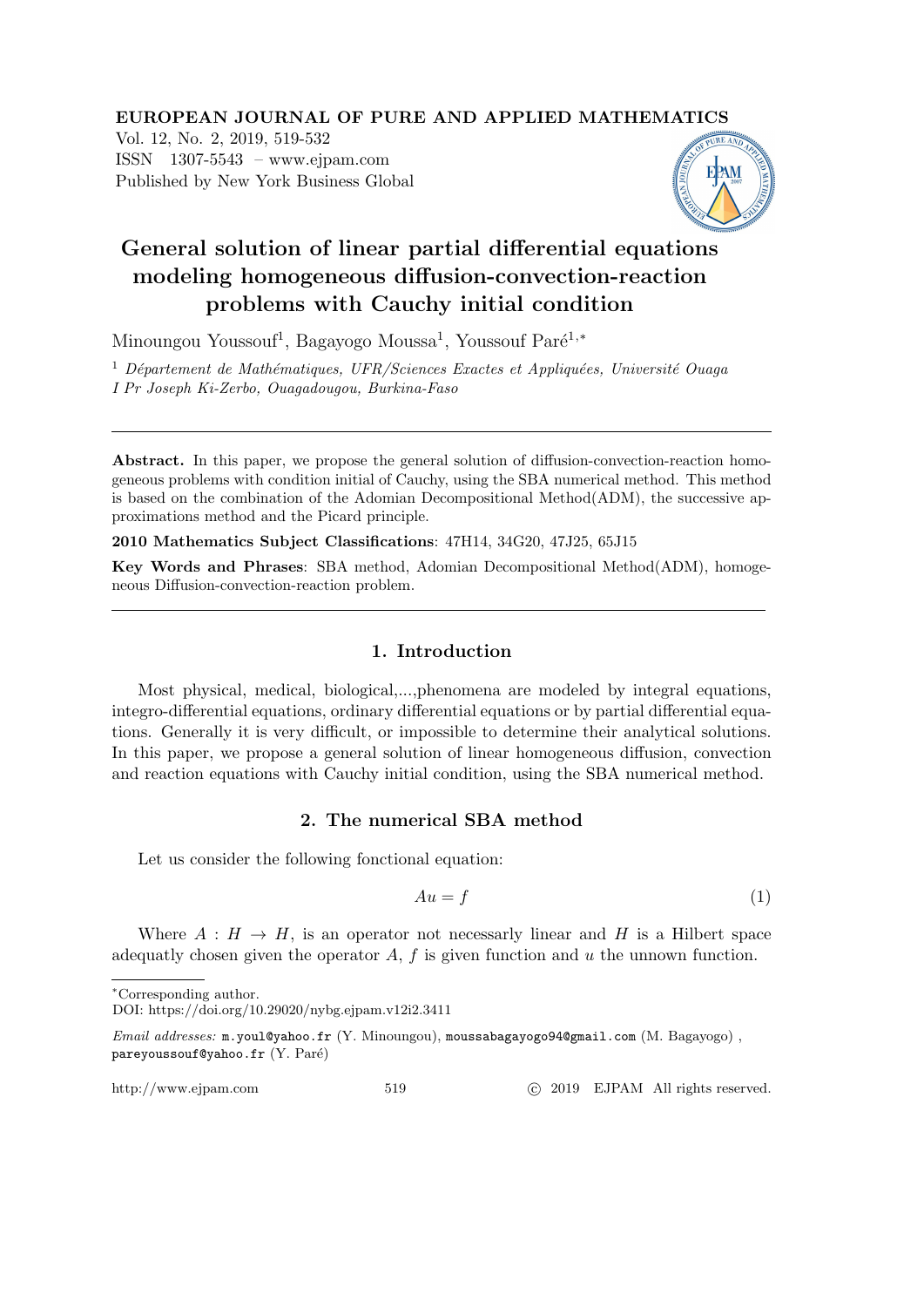Let :

$$
A = L + R + N \tag{2}
$$

Where  $L$  is an invertible operator in the Adomian "sense",  $R$  the linear remainder and  $N$  a nonlinear operator. The equation  $(2)$  therefore becomes :

$$
Lu + Ru + Nu = f
$$

⇔

$$
u = \theta + L^{-1}(f) - L^{-1}(Ru) - L^{-1}(Nu)
$$
\n(3)

Where  $\theta$  is such that  $L(\theta) = 0$ . The equation (3) is the Adomian canonical forme, using the successsive approximations [3] we get :

$$
u^{k} = \theta + L^{-1}(f) - L^{-1}\left(Ru^{k}\right) - L^{-1}\left(Nu^{k-1}\right); k \ge 1
$$
\n(4)

This yields the following Adomian algorithm [5]

$$
\begin{cases}\n u_0^k = \theta + L^{-1} (f) - L^{-1} (Nu^{k-1}) ; k \ge 1 \\
 u_{n+1}^k = -L^{-1} (Ru_n^k) ; n \ge 0\n\end{cases}
$$
\n(5)

The Picard principle is then applied to the equation (5) let  $u^0$  be such that  $N(u^0) = 0$ , for  $k = 1$ , we get :

$$
\begin{cases}\n u_0^1 = \theta + L^{-1}(f) + L^{-1}(Nu^0) \\
 u_{n+1}^1 = -L^{-1}(Ru_n^1); n \ge 0\n\end{cases}
$$
\n(6)

If the series  $\left(\sum_{n=1}^{\infty} \right)$  $n=0$  $u^1_n$  $\setminus$ converges, then  $u^1 = \sum$  $+\infty$  $n=0$  $u_n^1$ . For  $k = 2$ , we get:  $\int u_0^2 = \theta + L^{-1}(f) + L^{-1}(Nu^1)$  $u_{n+1}^2 = L^{-1} (Ru_n^2)$ ;  $n \ge 0$ (7)

If the series  $\left(\sum_{n=1}^{\infty} \right)$  $n=0$  $u_n^2$  $\setminus$ converges, then  $u^2 = \sum$  $+\infty$  $n=0$  $u_n^2$ . This process is repeated to k. If the series  $\left(\sum^{+\infty} \right)$  $n=0$  $u_n^k$  $\setminus$ converges, then  $u^2 = \sum$  $+\infty$  $n=0$  $u_n^k$ , therefore  $u = \lim_{k \to +\infty} u^k$  is the solution of the equation (2)

At each stape  $k \geq 1$ , we make sure that :  $N(u^k) = 0$ .

# 2.1. A diffusion model

Let us consider the following diffusion model Cauchy initial condition [1, 6]

$$
\begin{cases}\n\frac{\partial u(t,x)}{\partial t} = \varepsilon \frac{\partial^2 u(t,x)}{\partial x^2}, \ 0 < \varepsilon \ll 1 \\
u(0,x) = \sin \omega x, \ \omega > 0\n\end{cases}
$$
\n(8)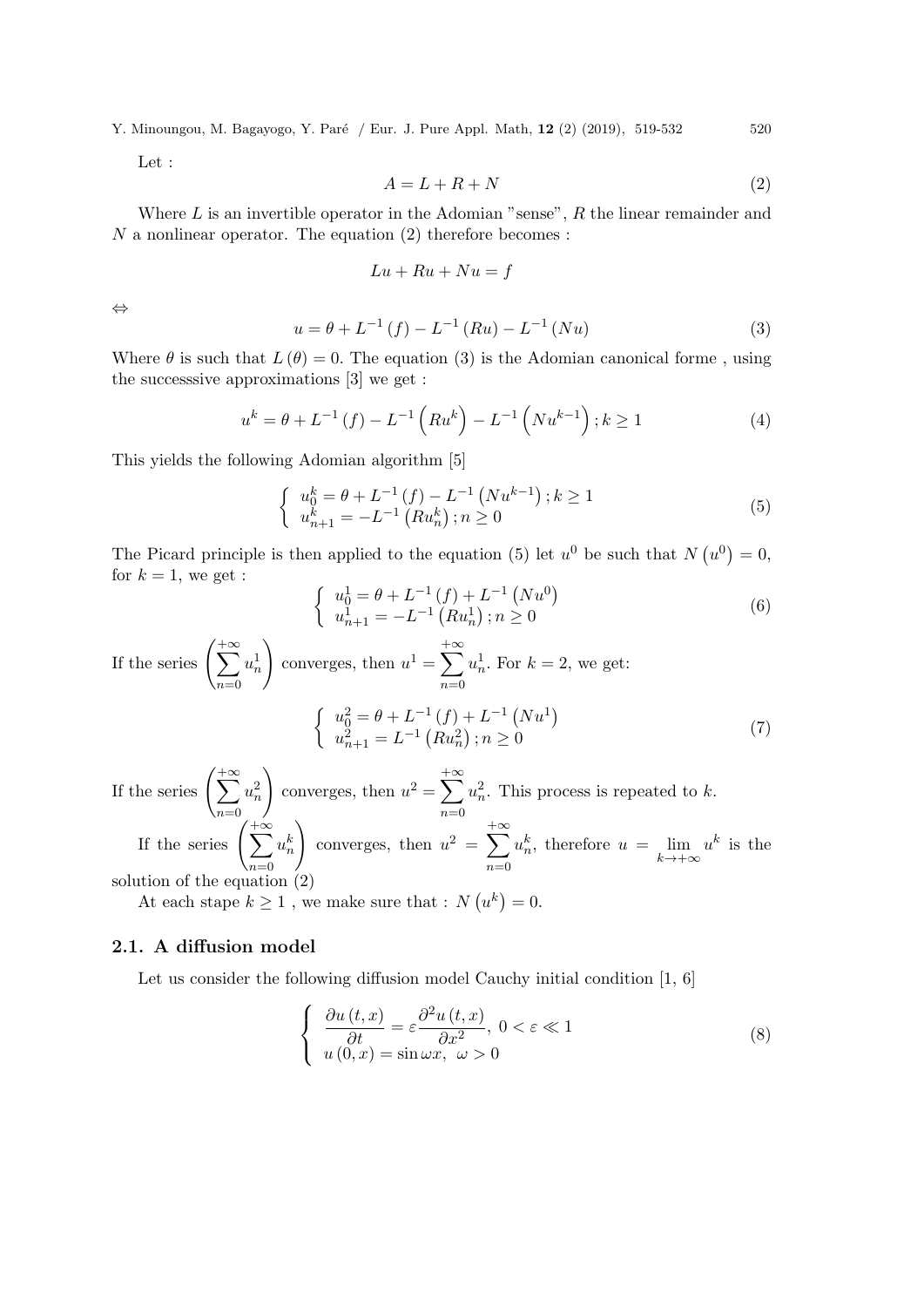where  $(t, x) \in \Omega = [0, +\infty[ \times \mathbb{R} \text{ and } u \in C^2(\Omega)].$ 

Appliying the SBA method to (8) at the step  $k \geq 0$ , we obtain the following algorithm [2, 4]

$$
(P_{SBA}) : \begin{cases} u_0^k(t,x) = \sin \omega x \\ u_{n+1}^k(t,x) = \varepsilon \int_0^t \frac{\partial^2 u_n^k(s,x)}{\partial x^2} ds, \ n \ge 0 \end{cases} \tag{9}
$$

Let us calculate the following terms:  $u_1^k(t,x)$ ,  $u_2^k(t,x)$ ,  $u_3^k(t,x)$ ,...

$$
\begin{cases}\nu_0^k(t,x) = \sin \omega x \\
u_1^k(t,x) = -\varepsilon \omega^2 t \sin \omega x \\
u_2^k(t,x) = \frac{(\varepsilon \omega^2 t)^2}{2!} \sin \omega x \\
u_3^k(t,x) = \frac{(-\varepsilon \omega^2 t)^3}{3!} \sin \omega x \\
\cdots \\
u_n^k(t,x) = \frac{(-\varepsilon \omega^2 t)^n}{n!} \sin \omega x\n\end{cases}
$$

Then we obtain :

$$
u^{k}(t,x) = \sin \omega x \sum_{n=0}^{+\infty} \frac{(-\varepsilon \omega^{2} t)^{n}}{n!} = \exp(-\varepsilon \omega^{2} t) \sin \omega x
$$

And the exact solution of (8) is ;

$$
u(t,x) = \exp(-\varepsilon \omega^2 t) \sin \omega x
$$

Proposition 1. The exact solution of the following diffusion problem with Cauchy initial condition :

$$
\begin{cases}\n\frac{\partial u(t,x)}{\partial t} = \varepsilon \frac{\partial^2 u(t,x)}{\partial x^2}, \ \varepsilon > 0 \\
u(0,x) = \varphi(\alpha x), \ \alpha \neq 0\n\end{cases}
$$
\n(10)

is

$$
u(t,x) = \exp(-\varepsilon \alpha^2 t) \varphi(\alpha x)
$$
 (11)

where  $(t, x) \in \Omega = [0, +\infty[ \times \mathbb{R}, u \in C^2(\Omega), \varphi \in C^2(\mathbb{R})]$  and  $\varphi$  verifie the relation:

$$
\varphi(x) = A\cos x + B\sin x, \ A, B \in \mathbb{R}.\tag{12}
$$

*Proof.* Let us consider  $u(t, x) = \exp(-\varepsilon \alpha^2 t) \varphi(\alpha x)$ . where  $(t, x) \in \Omega = [0, +\infty[ \times \mathbb{R}, u \in C^2(\Omega), \varphi \in C^2(\mathbb{R})]$ 

We obtain :

$$
\frac{\partial}{\partial t} \exp(-\varepsilon \alpha^2 t) \varphi(\alpha x) - \varepsilon \frac{\partial^2}{\partial x^2} \exp(-\varepsilon \alpha^2 t) \varphi(\alpha x) = (-\varepsilon \alpha^2) (\varphi(\alpha x) + \varphi''(\alpha x)) \exp(-\varepsilon \alpha^2 t)
$$
  
= 0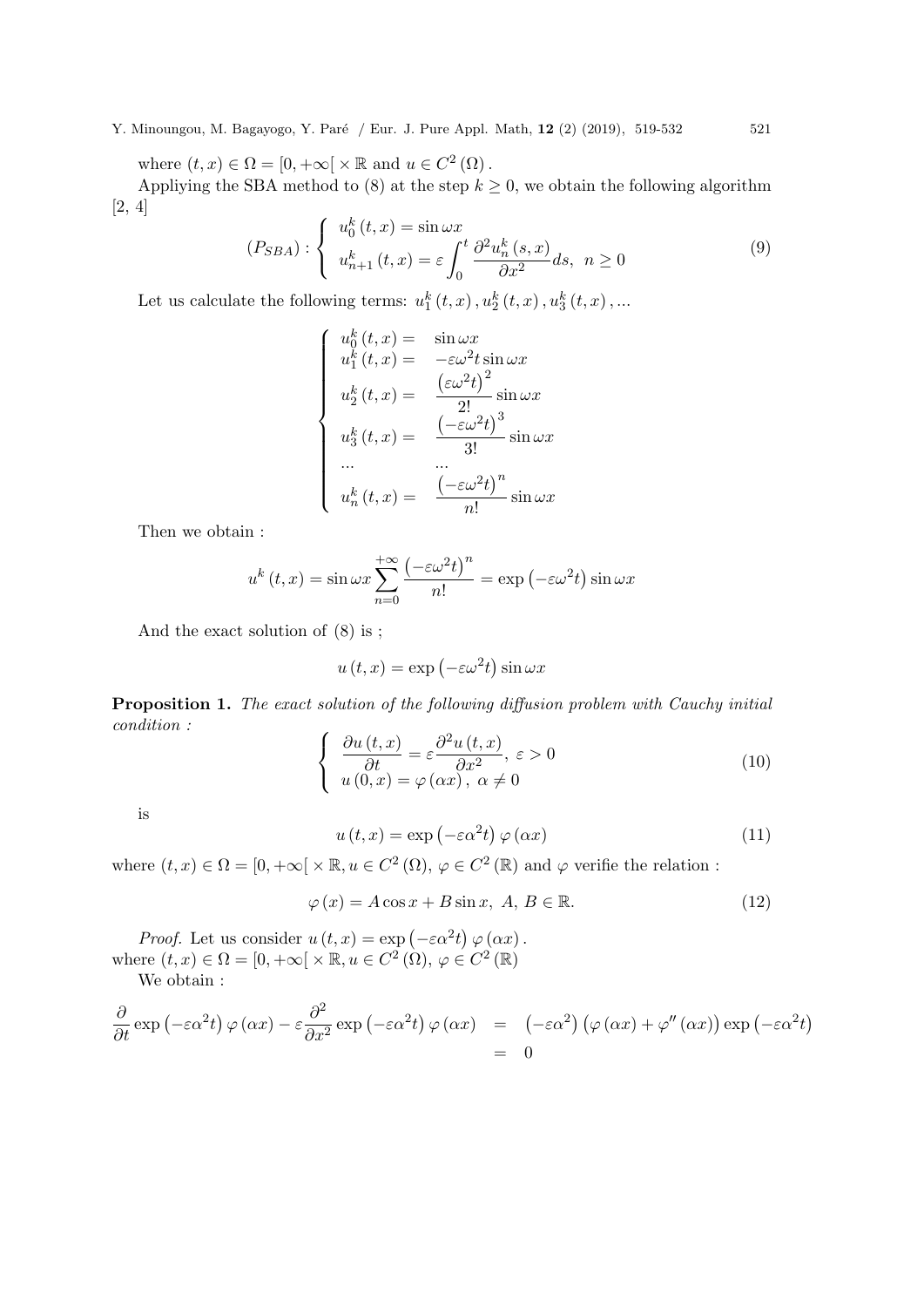$$
\Leftrightarrow \varphi(\alpha x) + \varphi''(\alpha x) = 0
$$
  

$$
\Leftrightarrow \varphi(\alpha x) = A \cos(\alpha x) + B \sin(\alpha x)
$$

Hence  $u(t, x) = \exp(-\varepsilon \alpha^2 t) (A \cos(\alpha x) + B \sin(\alpha x))$  and  $u(0, x) = \varphi(\alpha x)$ 

Then  $u(t, x) = \exp(-\varepsilon \alpha^2 t) (A \cos(\alpha x) + B \sin(\alpha x))$  is the general solution of (10) with  $\varphi(\alpha x) = A \cos(\alpha x) + B \sin(\alpha x)$ ,  $A \in \mathbb{R}$ ,  $B \in \mathbb{R}$ .

# 2.2. A convection model

Let us consider the following convection model with Cauchy initial [6–8]

$$
\begin{cases}\n\frac{\partial u(t,x)}{\partial t} = \lambda \frac{\partial u(t,x)}{\partial x}; \lambda > 0 \\
u(0,x) = \cos \alpha x; \alpha \neq 0\n\end{cases}
$$
\n(13)

where  $(t, x) \in \Omega = [0, +\infty[ \times \mathbb{R}, u \in C^1(\Omega) \text{ et } \varphi \in C^1(\mathbb{R})).$ Appliying the SBA method to (13) at the step  $k \geq 0$ . We obtain the following algorithm :

$$
(P_{SBA}) : \begin{cases} u_0^k(t,x) = \cos \alpha x \\ u_{n+1}^k(t,x) = \lambda \int_0^t \frac{\partial u_n^k(s,x)}{\partial x} ds, \ n \ge 0 \end{cases}
$$
 (14)

Let us calculate the following terms:  $u_1^k(t,x)$ ,  $u_2^k(t,x)$ ,  $u_3^k(t,x)$ ,...

$$
\begin{cases}\nu_0^k(t,x) = \cos \alpha x \\
u_1^k(t,x) = -t\alpha \lambda \sin \alpha x \\
u_2^k(t,x) = -\frac{(t\alpha \lambda)^2}{2!} \cos \alpha x \\
u_3^k(t,x) = \frac{(\alpha \lambda t)^3}{3!} \sin \alpha x \\
u_4^k(t,x) = \frac{(\alpha \lambda t)^4}{4!} \cos \alpha x \\
u_5^k(t,x) = -\frac{(\alpha \lambda t)^5}{5!} \sin \alpha x \\
u_6^k(t,x) = -\frac{(\alpha \lambda t)^6}{6!} \cos \alpha x \\
\cdots \\
u_{2n}^k(t,x) = (-1)^n \frac{(\alpha \lambda t)^{2n}}{(2n)!} \cos \alpha x ; n \ge 0 \\
u_{2n+1}^k(t,x) = -(-1)^n \frac{(\alpha \lambda t)^{2n+1}}{(2n+1)!} \sin \alpha x ; n \ge 0\n\end{cases}
$$

Then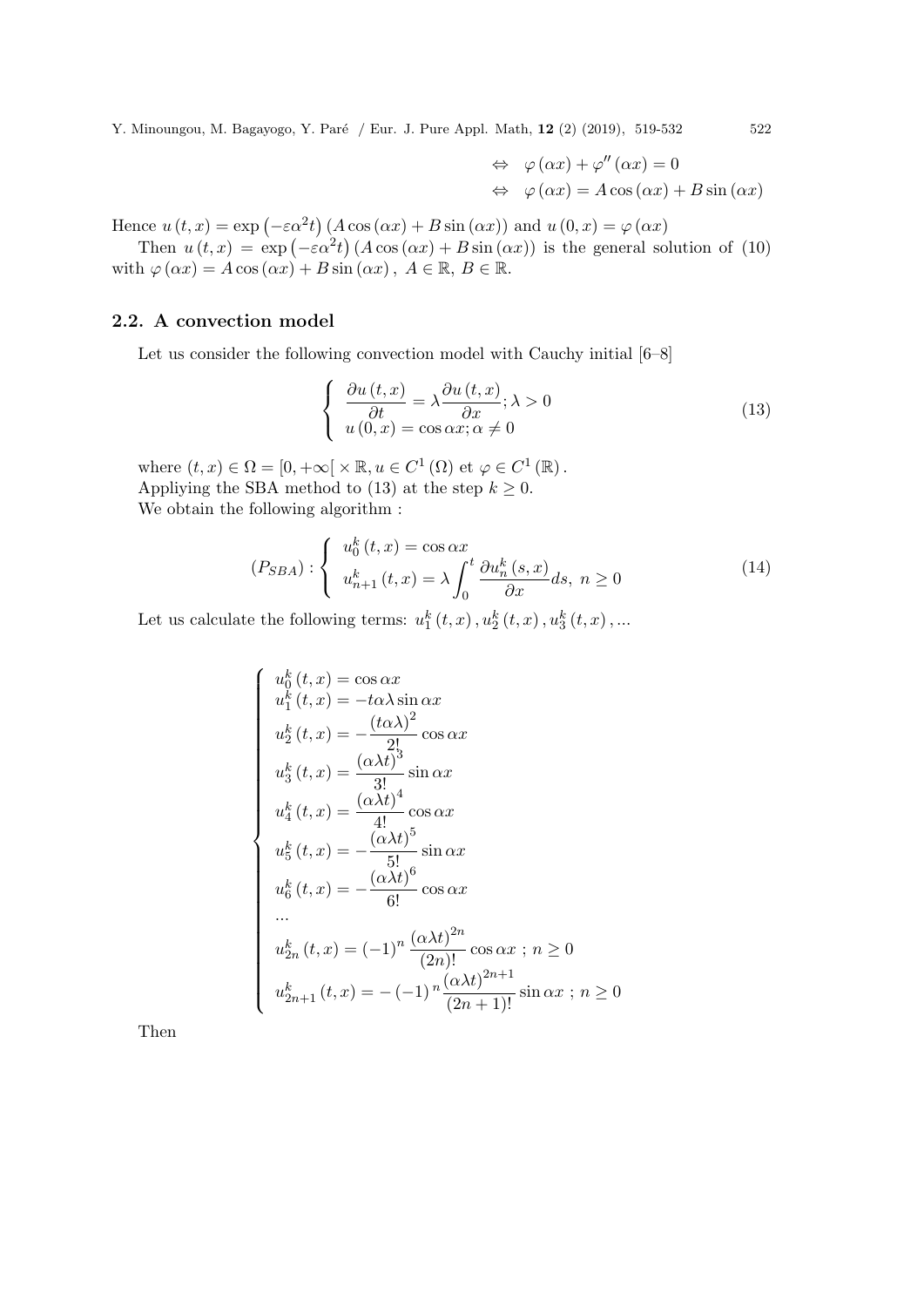$$
u^{k}(t,x) = \lim_{n \to +\infty} \cos \alpha x \sum_{n=0}^{m} (-1)^{n} \frac{(\alpha \lambda t)^{2n}}{(2n)!} - \lim_{n \to +\infty} \sin \alpha x \sum_{n=0}^{m} (-1)^{n} \frac{(\alpha \lambda t)^{2n+1}}{(2n+1)!}
$$

We obtain the exact solution of the problem (13)

$$
u(t,x) = \cos(\alpha (x + \lambda t)).
$$
\n(15)

**Proposition 2.** The exact solution of the following convection model with Cauchy initial condition

$$
\begin{cases}\n\frac{\partial u(t,x)}{\partial t} = \lambda \frac{\partial u(t,x)}{\partial x}, \ \varepsilon > 0, \ \lambda > 0 \\
u(0,x) = \varphi(\alpha x)\n\end{cases}
$$
\n(16)

is

$$
u(t,x) = \varphi\left(\alpha\left(x + \lambda t\right)\right) \tag{17}
$$

where  $(t, x) \in \Omega = [0, +\infty[ \times \mathbb{R}, u \in C^1(\Omega), \varphi \in C^1(\mathbb{R}).$ 

*Proof.* Let us consider  $u(t, x) = \varphi(\alpha (x + \lambda t)).$ We obtain :

$$
\frac{\partial}{\partial t}\varphi\left(\alpha\left(x+\lambda t\right)\right)-\lambda\frac{\partial}{\partial x}\varphi\left(\alpha\left(x+\lambda t\right)\right) = \alpha\lambda\varphi'\left(\alpha\left(x+\lambda t\right)\right)-\alpha\lambda\varphi'\left(\alpha\left(x+\lambda t\right)\right)
$$
\n
$$
= 0
$$

 $\forall \varphi \in C^2(\mathbb{R})$  and  $u(0, x) = \varphi(\alpha x)$ 

In this case, it is necessary and sufficient that the function  $\varphi \in C^1(\mathbb{R})$ . Hence  $u(t, x) = \varphi(\alpha (x + \lambda t))$  is the general solution of (16).

# 2.3. A reaction model

Let us consider the following reaction model Cauchy type [6]

$$
\begin{cases}\n\frac{\partial u(t,x)}{\partial t} = \gamma u(t,x), & \gamma > 0 \\
u(0,x) = \sin \alpha x\n\end{cases}
$$
\n(18)

where  $(t, x) \in \Omega = [0, +\infty[ \times \mathbb{R}, u \in C^1(\Omega) \text{ et } \varphi \in C^1(\mathbb{R})).$ 

Appliying the SBA algorithm to (18) at the step  $k \geq 0$ , we obtain the following algorithm :

$$
(P_{SBA}) : \begin{cases} u_0^k(t, x) = \sin \alpha x \\ u_{n+1}^k(t, x) = \gamma \int_0^t u_n^k(s, x) ds, & n \ge 0 \end{cases}
$$
 (19)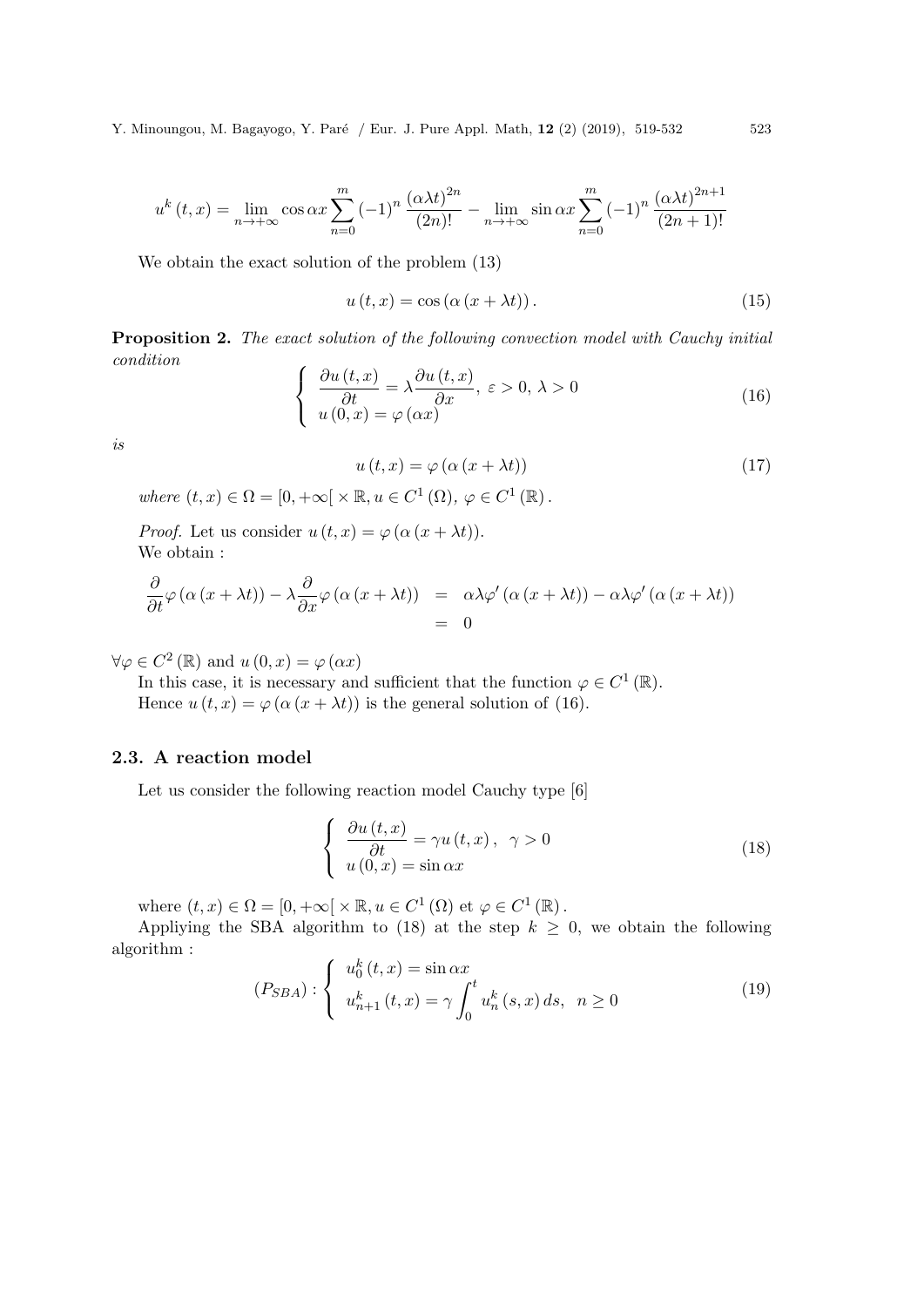Let us calculate the following terms:  $u_1^k(t,x)$ ,  $u_2^k(t,x)$ ,  $u_3^k(t,x)$ ,...

$$
\begin{cases}\nu_0^k(t,x) = \sin \alpha x \\
u_1^k(t,x) = \gamma t \sin \alpha x \\
u_2^k(t,x) = \frac{(\gamma t)^2}{2!} \sin \alpha x \\
u_3^k(t,x) = \frac{(\gamma t)^3}{3!} \sin \alpha x \\
u_4^k(t,x) = \frac{(\gamma t)^4}{4!} \sin \alpha x \\
u_5^k(t,x) = \frac{(\gamma t)^5}{5!} \sin \alpha x \\
\vdots \\
u_6^k(t,x) = \frac{(\gamma t)^5}{n!} \sin \alpha x \\
u_7^k(t,x) = \frac{(\gamma t)^n}{n!} \sin \alpha x \\
(t,x) = u_0^k(t,x) + u_1^k(t,x) + u_2^k(t,x) + \dots \\
(t,x) = \sin \alpha x \sum_{n=0}^{+\infty} \frac{(\gamma t)^n}{n!}\n\end{cases}
$$

Then

 $u^k$ 

 $u^k$ 

$$
u^{k}(t,x) = \exp\left(\gamma t\right) \sin \alpha x
$$

we obtain the exact solution of the problem (18)

$$
u(t,x) = \exp\left(\gamma t\right) \sin \alpha x \tag{20}
$$

Proposition 3. The exact solution of the following reaction problem Cauchy type:

$$
\begin{cases}\n\frac{\partial u(t,x)}{\partial t} = \gamma u(t,x), \ \gamma > 0 \\
u(0,x) = \varphi(\alpha x), \ \alpha \neq 0\n\end{cases}
$$
\n(21)

is

$$
u(t,x) = \exp(\gamma t) \varphi(\alpha x)
$$
\n(22)

where  $(t, x) \in \Omega = [0, +\infty[ \times \mathbb{R}, u \in C^1(\Omega), \varphi \in C^1(\mathbb{R}).$ 

*Proof.* Let us consider  $u(t, x) = \exp(\gamma t) \varphi(\alpha x)$ , we obtain :

$$
\frac{\partial}{\partial t} \exp(\gamma t) \varphi(\alpha x) - \gamma \exp(\gamma t) \varphi(\alpha x) = \exp(\gamma t) (\gamma - \gamma) \varphi(\alpha x) \n= 0
$$

and  $u(0, x) = \varphi(\alpha x) \Longleftrightarrow \forall \varphi \in C^1(\mathbb{R})$ .

In this case, it is necessary and sufficient that the function  $\varphi \in C^1(I)$  and  $I \subset \mathbb{R}$  or  $I = \mathbb{R}$ , hence the general solution of (21) is  $u(t, x) = \exp(\gamma t) \varphi(\alpha x)$ .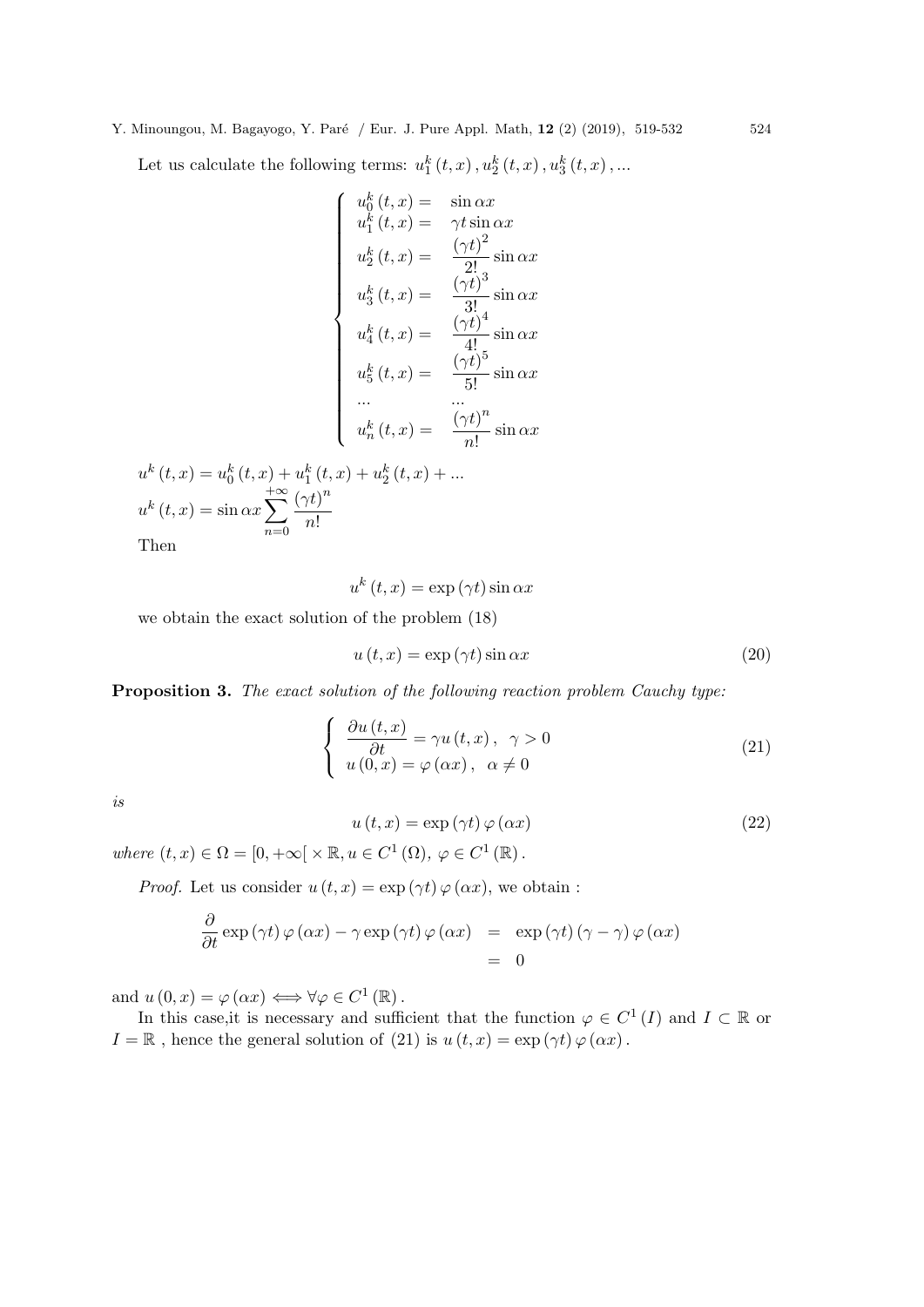# 2.4. A diffusion-convection model

Let us consider the following type of Cauchy linear equation :

$$
(D): \begin{cases} \frac{\partial u(t,x)}{\partial t} = \varepsilon \frac{\partial^2 u(t,x)}{\partial x^2} + \lambda \frac{\partial u(t,x)}{\partial x}; \ 0 < \varepsilon \ll 1, \ \lambda > 0, t > 0, x \in \mathbb{R} \\ u(0,x) = \sin x \end{cases}
$$

Applying the algorithm SBA to  $(D)\,,$  we have :

$$
(P_{SBA}) : \begin{cases} u_0^k(t,x) &= \sin x \\ u_{n+1}^k(t,x) &= \int_0^t \left( \varepsilon \frac{\partial^2 u_n^k(s,x)}{\partial x^2} + \lambda \frac{\partial u_n^k(s,x)}{\partial x} \right) ds \; ; \; n \ge 0 \end{cases} \tag{23}
$$

Let us determinate the following terms:  $u_0^k(t,x)$  ,  $u_1^k(t,x)$  ,  $u_2^k(t,x)$  ,  $u_3^k(t,x)$  , ...,  $u_n^k(t,x)$  .

$$
\begin{cases}\nu_{0}^{k}(t,x) = \sin x \\
u_{1}^{k}(t,x) = t\lambda \cos x - t\varepsilon \sin x \\
u_{2}^{k}(t,x) = \frac{1}{2!}(\sin x) t^{2}\lambda^{2} - (\cos x) t^{2}\lambda \varepsilon + \frac{1}{2!}(\sin x) t^{2}\varepsilon^{2} \\
u_{3}^{k}(t,x) = -\frac{1}{6}(\cos x) t^{3}\lambda^{3} + \frac{1}{2}(\sin x) t^{3}\lambda^{2}\varepsilon + \frac{1}{2}(\cos x) t^{3}\lambda \varepsilon^{2} - \frac{1}{6}(\sin x) t^{3}\varepsilon^{3} \\
u_{4}^{k}(t,x) = \frac{1}{4!}(\sin x) t^{4}\lambda^{4} + \frac{1}{3!}(\cos x) t^{4}\lambda^{3}\varepsilon - \frac{1}{4}(\sin x) t^{4}\lambda^{2}\varepsilon^{2} - \frac{1}{4}(\sin x) t^{3}\varepsilon^{3} \\
u_{5}^{k}(t,x) = \frac{1}{120}(\cos x) t^{4}\lambda \varepsilon^{3} + \frac{1}{4!}(\sin x) t^{4}\varepsilon^{4} \\
u_{5}^{k}(t,x) = \frac{1}{120}(\cos x) t^{5}\lambda^{5} - \frac{1}{24}(\sin x) t^{5}\lambda^{4}\varepsilon - \frac{1}{12}(\cos x) t^{5}\lambda^{3}\varepsilon^{2} + \frac{1}{120}(\sin x) t^{5}\lambda^{2}\varepsilon^{3} + \frac{1}{24}(\cos x) t^{5}\lambda \varepsilon^{4} - \frac{1}{120}(\sin x) t^{5}\varepsilon^{5} \\
u_{6}^{k}(t,x) = \frac{1}{720}(\sin x) t^{6}\lambda^{6} - \frac{1}{120}(\cos x) t^{6}\lambda^{5}\varepsilon + \frac{1}{48}(\sin x) t^{6}\lambda^{4}\varepsilon^{2} + \frac{1}{36}(\cos x) t^{6}\lambda^{3}\varepsilon^{3} - \frac{1}{48}(\sin x) t^{6}\lambda^{2}\varepsilon^{4} - \frac{1}{120}(\cos x) t^{6}\lambda \varepsilon^{5} + \frac{1}{720}(\sin x) t^{6}\varepsilon^{6} \\
\dots\n\end{cases}
$$

Step by step, we then deduct :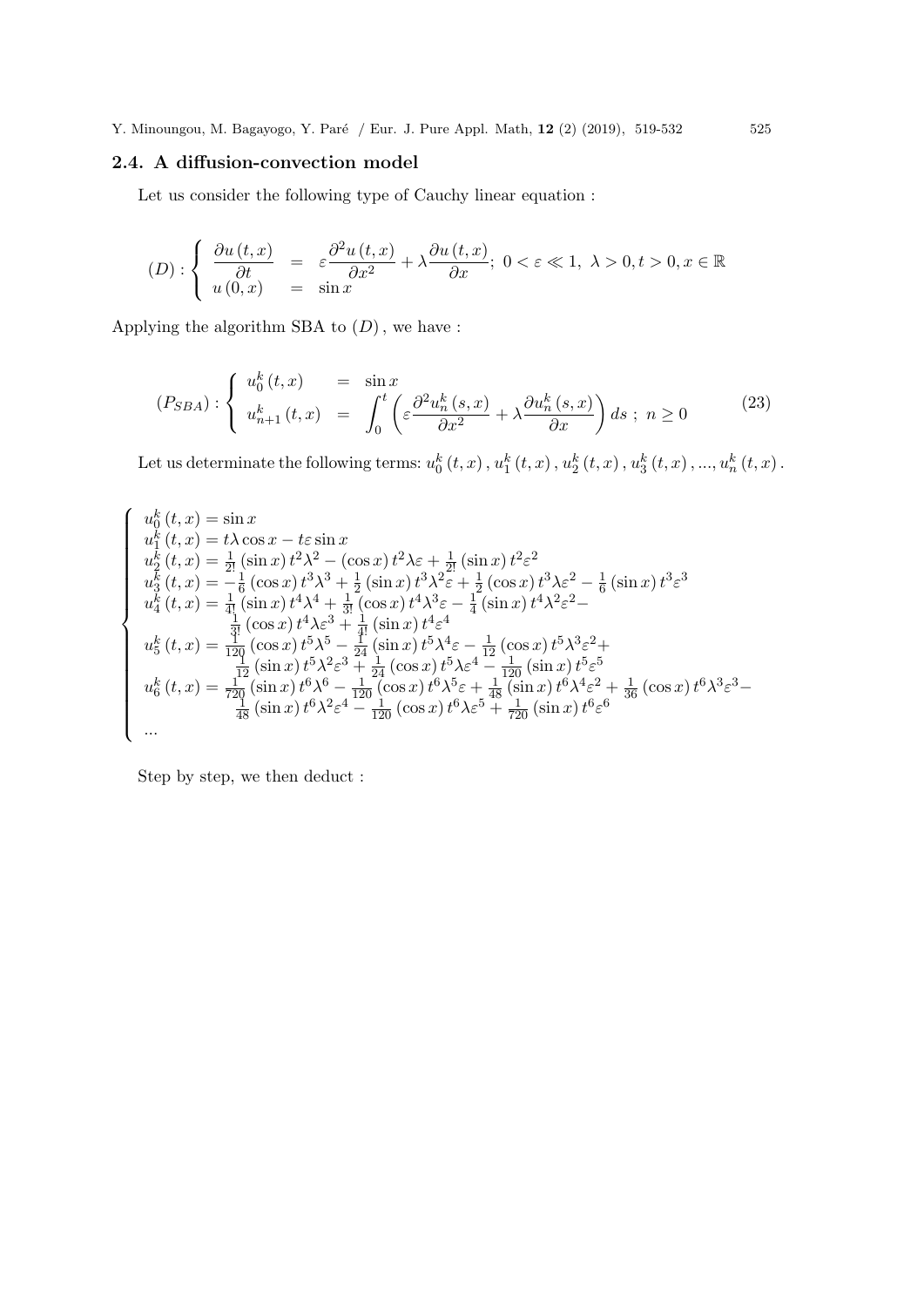$$
\begin{cases}\nu^{k}(t,x) \simeq & \sin x \left(1 - \varepsilon t + \frac{(\varepsilon t)^{2}}{2!} - \frac{(\varepsilon t)^{3}}{3!} + \cdots \right) \\
& - \frac{(\lambda t)^{2}}{2!} \sin x \left(1 - \varepsilon t + \frac{(\varepsilon t)^{2}}{2!} - \frac{(\varepsilon t)^{3}}{3!} + \cdots \right) \\
& + \frac{(\lambda t)^{4}}{4!} \sin x \left(1 - \varepsilon t + \frac{(\varepsilon t)^{2}}{2!} - \frac{(\varepsilon t)^{3}}{3!} + \cdots \right) \\
& - \frac{(\lambda t)^{6}}{6!} \sin x \left(1 - \varepsilon t + \frac{(\varepsilon t)^{2}}{2!} - \frac{(\varepsilon t)^{3}}{3!} + \cdots \right) \\
& \cdots \\
& + \lambda t \cos x \left(1 - \varepsilon t + \frac{(\varepsilon t)^{2}}{2!} - \frac{(\varepsilon t)^{3}}{3!} + \cdots \right) \\
& - \frac{(\lambda t)^{3}}{3!} \cos x \left(1 - \varepsilon t + \frac{(\varepsilon t)^{2}}{2!} - \frac{(\varepsilon t)^{3}}{3!} + \cdots \right) \\
& + \frac{(\lambda t)^{5}}{5!} \cos x \left(1 - \varepsilon t + \frac{(\varepsilon t)^{2}}{2!} - \frac{(\varepsilon t)^{3}}{3!} + \cdots \right) \\
& \cdots \\
& \cdots\n\end{cases}
$$

Then, we obtain

$$
\begin{cases}\nu^{k}(t,x) \simeq & \sin x \left(1 - \varepsilon t + \frac{(\varepsilon t)^{2}}{2!} - \frac{(\varepsilon t)^{3}}{3!} + \cdots \right) \left(1 - \frac{(\lambda t)^{2}}{2!} + \frac{(\lambda t)^{4}}{4!} + \cdots \right) + \\ & \cos x \left(1 - \varepsilon t + \frac{(\varepsilon t)^{2}}{2!} - \frac{(\varepsilon t)^{3}}{3!} + \cdots \right) \left(\lambda t - \frac{(\lambda t)^{3}}{3!} + \frac{(\lambda t)^{5}}{5!} - \cdots \right)\end{cases}
$$

In a recurcive way, we obtain :

$$
u^{k}(t,x) = \lim_{n \to +\infty} \sin x \sum_{p=0}^{n} \frac{(-\varepsilon t)^{p}}{p!} \sum_{p=0}^{n} (-1)^{p} \frac{(\lambda t)^{2p}}{(2p)!} + \cos x \sum_{p=0}^{n} \frac{(-\varepsilon t)^{p}}{p!} \sum_{p=0}^{n} (-1)^{p} \frac{(\lambda t)^{2p+1}}{(2p+1)!}
$$

Therefore, we get

$$
u^{k}(t,x) = \exp(-\varepsilon t) (\sin x \cos \lambda t + \sin \lambda t \cos x).
$$

⇒

$$
u^{k}(t,x) = \exp(-\varepsilon t)\sin(x + \lambda t)
$$

So, the exact solution exact of  $(D)$  is

$$
u(t, x) = \exp(-\varepsilon t) \sin(x + \lambda t).
$$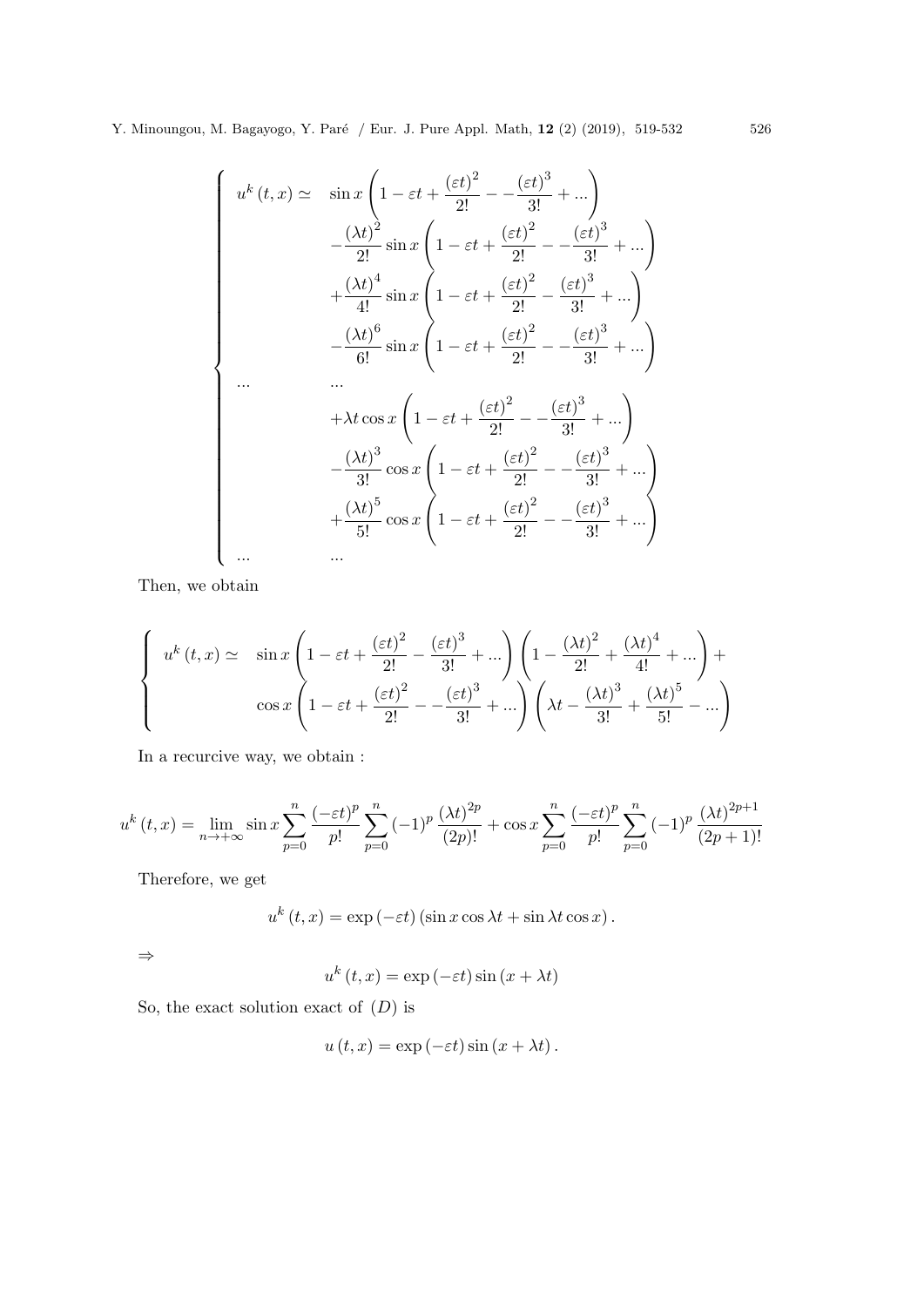Proposition 4. The exact solution of the following reaction problem Cauchy type:

$$
(P_4): \begin{cases} \frac{\partial u(t,x)}{\partial t} = \varepsilon \frac{\partial^2 u(t,x)}{\partial x^2} + \lambda \frac{\partial u(t,x)}{\partial x}; \ 0 < \varepsilon \ll 1, \ \lambda > 0, t > 0, x \in \mathbb{R} \\ u(0,x) = \varphi(x) \end{cases}
$$

is

$$
u(t,x) = \exp(-\varepsilon t) \varphi(x + \lambda t)
$$
\n(24)

where  $(t, x) \in \Omega = [0, +\infty[ \times \mathbb{R}, u \in C^2(\Omega), \varphi \in C^2(\mathbb{R}).$ 

*Proof.* Let us consider  $u(t, x) = \exp(-\varepsilon t) \varphi(x + \lambda t)$  We obtain :

$$
\frac{\partial}{\partial t} \exp(-\varepsilon t) \varphi(x + \lambda t) - \varepsilon \frac{\partial^2}{\partial x^2} \exp(-\varepsilon t) \varphi(x + \lambda t) - \lambda \frac{\partial}{\partial x} \exp(-\varepsilon t) \varphi(x + \lambda t)
$$
\n
$$
= \exp(-\varepsilon t) \left( -\varepsilon \varphi(x + \lambda t) + \lambda \varphi'(x + \lambda t) - \varepsilon \varphi''(x + \lambda t) - \lambda \varphi'(x + \lambda t) \right)
$$
\n
$$
= 0
$$
\n
$$
\Rightarrow \varphi''(x + \lambda t) + \varphi(x + \lambda t) = 0
$$
\n
$$
\Rightarrow \varphi(x + \lambda t) = A \cos(x + \lambda t) + B \sin(x + \lambda t)
$$

where  $A, B \in \mathbb{R}$  and  $u(0, x) = \varphi(x) \iff \forall \varphi \in C^1(\mathbb{R})$ 

In this case, it is necessary and sufficient that the function  $\varphi \in C^1(I)$  where  $I \subset \mathbb{R}$  or  $I = \mathbb{R}$ , hence the general solution of  $(P_4)$  is  $u(t, x) = \exp(\gamma t) \varphi(\alpha x)$ .

# 2.5. A reaction model

Proposition 5. The exact solution of the following reaction problem Cauchy type:

$$
(E)\begin{cases} \frac{\partial u(t,x)}{\partial t} = \gamma u(t,x), & \gamma > 0\\ u(0,x) = \varphi(\alpha x), & \alpha \neq 0 \end{cases}
$$
\n(25)

is

$$
u(t,x) = \exp(\gamma t) \varphi(\alpha x)
$$
\n(26)

where  $(t, x) \in \Omega = [0, +\infty[ \times \mathbb{R}, u \in C^1(\Omega), \varphi \in C^1(\mathbb{R}).$ 

*Proof.* Let us consider  $u(t, x) = \exp(\gamma t) \varphi(\alpha x)$ .

We obtain :

$$
\frac{\partial}{\partial t} \exp(\gamma t) \varphi(\alpha x) - \gamma \exp(\gamma t) \varphi(\alpha x) = \exp(\gamma t) (\gamma - \gamma) \varphi(\alpha x) \n= 0
$$

and  $u(0, x) = \varphi(\alpha x)$ 

 $\Longleftrightarrow \forall \varphi \in C^1(I)$  where  $I \subset \mathbb{R}$  or  $I = \mathbb{R}$ 

In this case, it is necessary and sufficient that the function  $\varphi \in C^1(I)$  where  $I \subset \mathbb{R}$  or  $I \subset \mathbb{R}$ , hence the general solution of  $(E)$  is  $u(t, x) = \exp(\gamma t) \varphi(\alpha x)$ .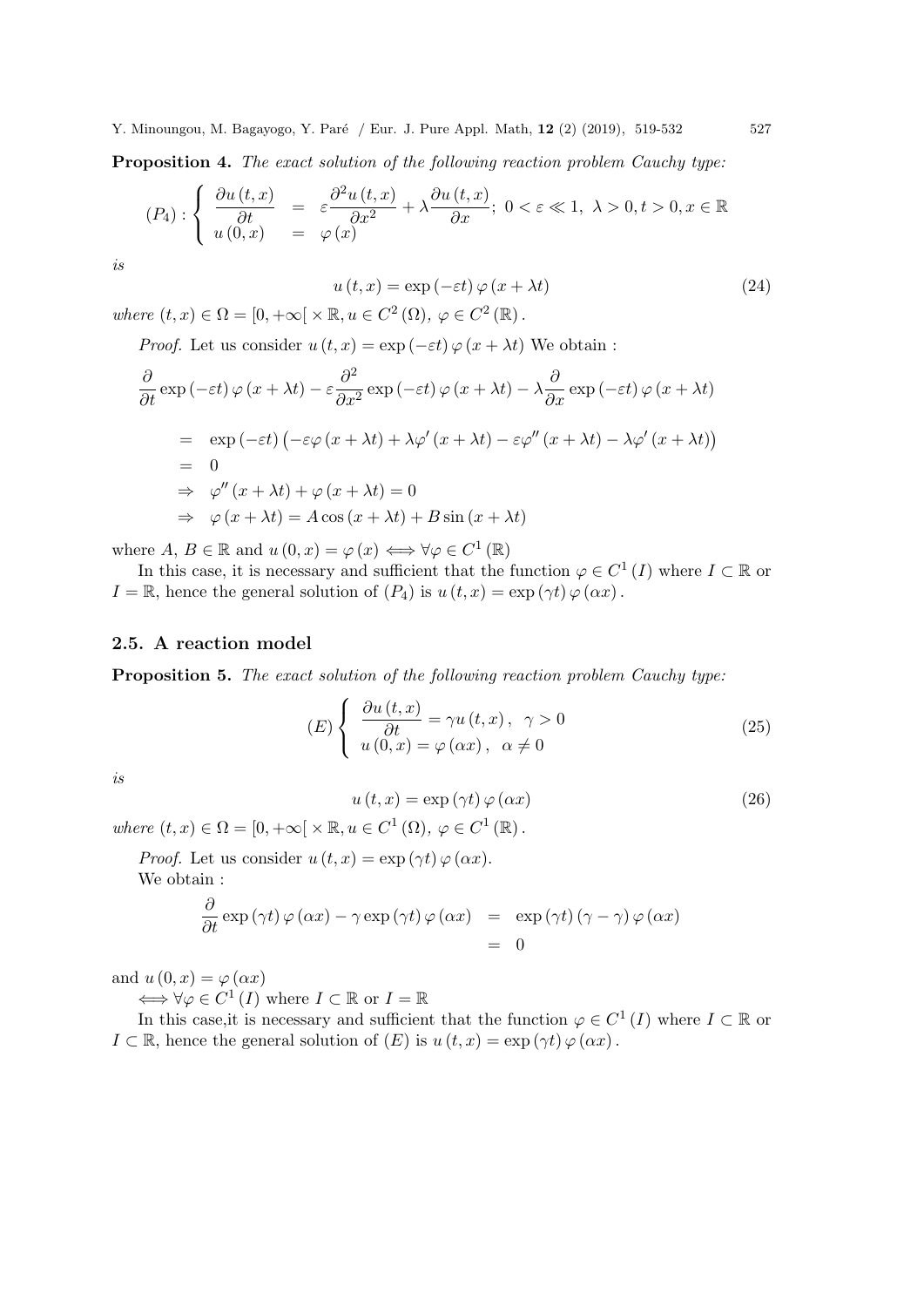## 2.6. A diffusion-reaction model

Let us consider the following diffision-reaction problem Cauchy type:

$$
(F)\begin{cases} \frac{\partial u(t,x)}{\partial t} = \varepsilon \frac{\partial^2 u(t,x)}{\partial x^2} + \gamma u(t,x), & 0 < \varepsilon \ll 1, \gamma > 0\\ u(0,x) = \sin \alpha x, & \alpha \neq 0 \end{cases}
$$
(27)

where  $(t, x) \in \Omega = [0, +\infty[ \times \mathbb{R}, u \in C^2(\Omega) \text{ et } \varphi \in C^2(\mathbb{R}).$ Appliying the SBA method at the step  $k \geq 0$ , we obtain the following algorithm :

$$
(P_{SBA}) : \begin{cases} u_0^k(t,x) = \sin \alpha x \\ u_{n+1}^k(t,x) = \varepsilon \int_0^t \frac{\partial^2 u(s,x)}{\partial x^2} ds + \gamma \int_0^t u_n^k(s,x) ds; \ n \ge 0 \end{cases} \tag{28}
$$

Let us calculate some terms:

We obtain at the same way :

$$
u^{k}(t,x) = \exp((\gamma - \varepsilon \alpha^{2}) t) (\sin \alpha x \cos \alpha \lambda t + \cos \alpha x \sin \alpha \lambda t)
$$

we obtain the exact solution of the problem  $(F)$ :

$$
u(t,x) = \exp((\gamma - \varepsilon \alpha^2) t) \sin \alpha (x + \lambda t)
$$
\n(29)

Proposition 6. The exact solution of the following diffision-reaction problem Cauchy type

$$
(P_6)\begin{cases} \frac{\partial u(t,x)}{\partial t} = \varepsilon \frac{\partial^2 u(t,x)}{\partial x^2} + \gamma u(t,x); \varepsilon > 0, \lambda > 0\\ u(0,x) = \varphi(\alpha x) \end{cases}
$$
(30)

is

$$
u(t,x) = \exp((\gamma - \varepsilon \alpha^2) t) \varphi(\alpha (x + \lambda t))
$$
\n(31)

where  $(t, x) \in \Omega = [0, +\infty[ \times \mathbb{R}, u \in C^2(\Omega), \varphi \in C^2(\mathbb{R})]$  and  $\varphi$  verifie the relation:

$$
\varphi(x) = A\cos x + B\sin x; \ A, B \in \mathbb{R}
$$
\n(32)

*Proof.* Let us consider  $u(t, x) = \exp(-\varepsilon \alpha^2 t) \varphi(\alpha (x + \lambda t)).$ We obtain :

$$
\frac{\partial}{\partial t} \exp(-\varepsilon \alpha^2 t) \varphi(\alpha (x + \lambda t)) - \varepsilon \frac{\partial^2}{\partial x^2} \exp(-\varepsilon \alpha^2 t) \varphi(\alpha (x + \lambda t)) \n- \lambda \frac{\partial}{\partial x} \exp(-\varepsilon \alpha^2 t) \varphi(\alpha (x + \lambda t))
$$

$$
= \exp(-\varepsilon \alpha^2 t) (-\varepsilon \alpha^2 \varphi (\alpha (x + \lambda t)) + \alpha \lambda \varphi' (\alpha (x + \lambda t))
$$
  

$$
-\varepsilon \alpha^2 \varphi'' (\alpha (x + \lambda t)) - \lambda \alpha \varphi' (\alpha (x + \lambda t)))
$$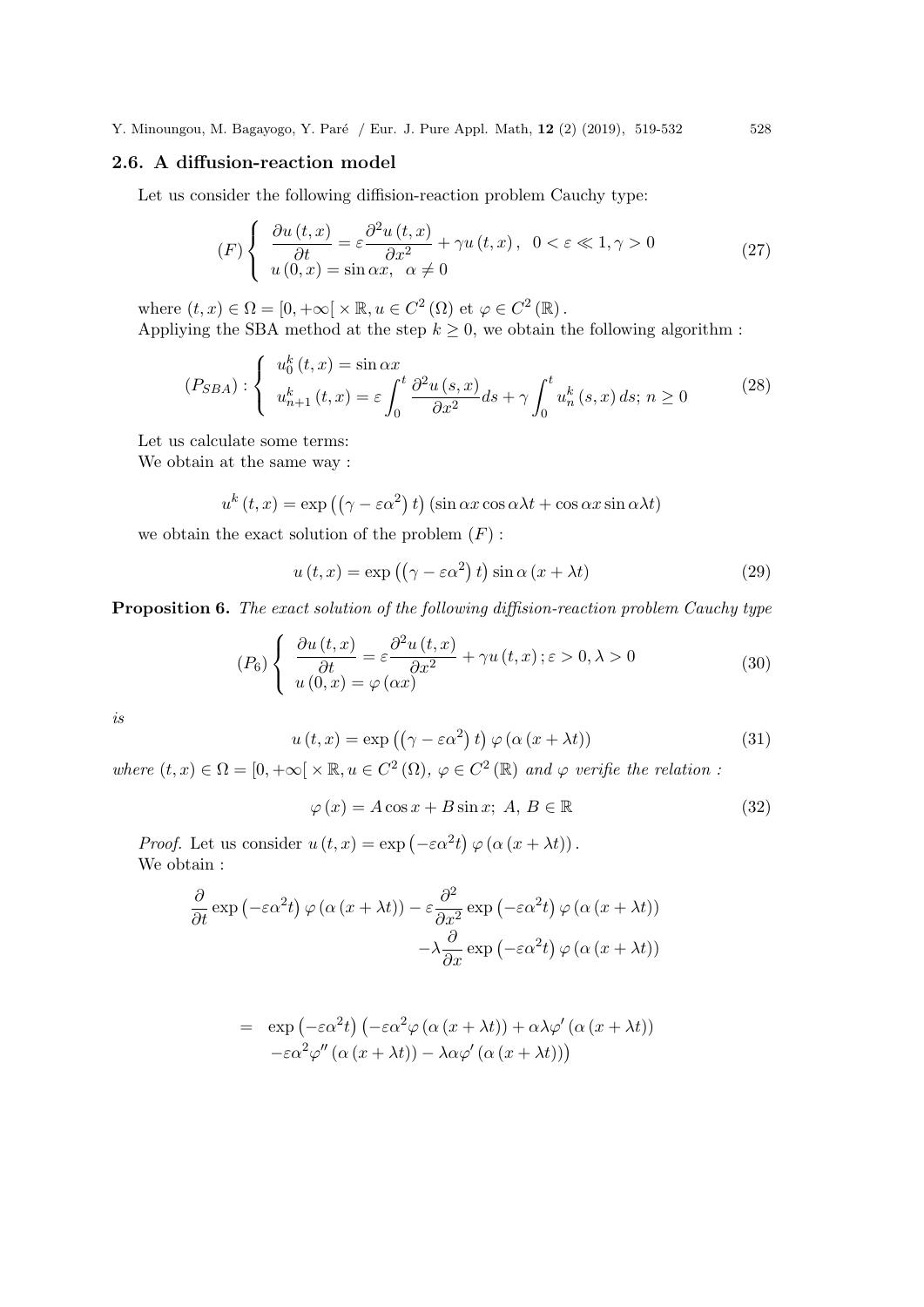$\Leftrightarrow \varphi\left(\alpha\left(x+\lambda t\right)\right)+\varphi''\left(\alpha\left(x+\lambda t\right)\right)=0$  $\Rightarrow \varphi(\alpha(x + \lambda t)) = A \cos(\alpha(x + \lambda t)) + B \sin(\alpha(x + \lambda t)), A, B \in \mathbb{R}$ Hence the general solution of  $(P_6)$  is of the form :  $u(t, x) = \exp(-\varepsilon \alpha^2 t) \varphi(\alpha (x + \lambda t)),$ with  $\varphi(\alpha(x + \lambda t)) = A \cos(\alpha(x + \lambda t)) + B \sin(\alpha(x + \lambda t))$  and  $u(0, x) = \varphi(\alpha x)$ .

# 2.7. A diffusion-convection-reaction problem Cauchy type

Let us consider the following diffision-convection-reaction problem Cauchy type:

$$
(H) \begin{cases} \frac{\partial u(t,x)}{\partial t} = \varepsilon \frac{\partial^2 u(t,x)}{\partial t^2} + \lambda \frac{\partial u(t,x)}{\partial x} + \gamma u(t,x), \ \varepsilon > 0, \ \lambda > 0, \ \gamma > 0\\ u(0,x) = \sin \alpha x \end{cases}
$$
(33)

where  $(t, x) \in \Omega = [0, +\infty[ \times \mathbb{R}, u \in C^2(\Omega) \text{ et } \varphi \in C^2(\mathbb{R}).$ 

 $= 0$ 

Appliying the SBA method at the step  $k \geq 0$ , we obtain the following algorithm:

$$
(P_{SBA}) : \begin{cases} u_0^k(t,x) = \sin \alpha x \\ u_{n+1}^k(t,x) = \varepsilon \int_0^t \frac{\partial^2 u(s,x)}{\partial^2 x} ds + \lambda \frac{\partial u(t,x)}{\partial x} + \gamma \int_0^t u_n^k(s,x) ds, \ n \ge 0 \end{cases}
$$
 (34)

Let us calculate the following terms:  $u_1^k(t,x)$ ,  $u_2^k(t,x)$ ,  $u_3^k(t,x)$ ,... Let us consider the following Cauchy linear equation :

$$
(P_3): \begin{cases} \frac{\partial u(t,x)}{\partial t} = \varepsilon \frac{\partial u(t,x)}{\partial x} + \mu u(t,x); \ 0 < \varepsilon \ll 1, \ \mu > 0, \ t > 0, \ x \in \mathbb{R} \\ u(0,x) = \cos x \end{cases}
$$

Applying the algorithm  $SBA$  to  $(P_3)$ , we have :

$$
P_{SBA}: \begin{cases} u_0^k(t,x) &= \cos x \\ u_{n+1}^k(t,x) &= \int_0^t \left( \varepsilon \frac{\partial u_n^k(s,x)}{\partial x} + \mu u_n^k(s,x) \right) ds \; ; \; n \ge 0 \end{cases} \tag{35}
$$

Let us calculate the following terms :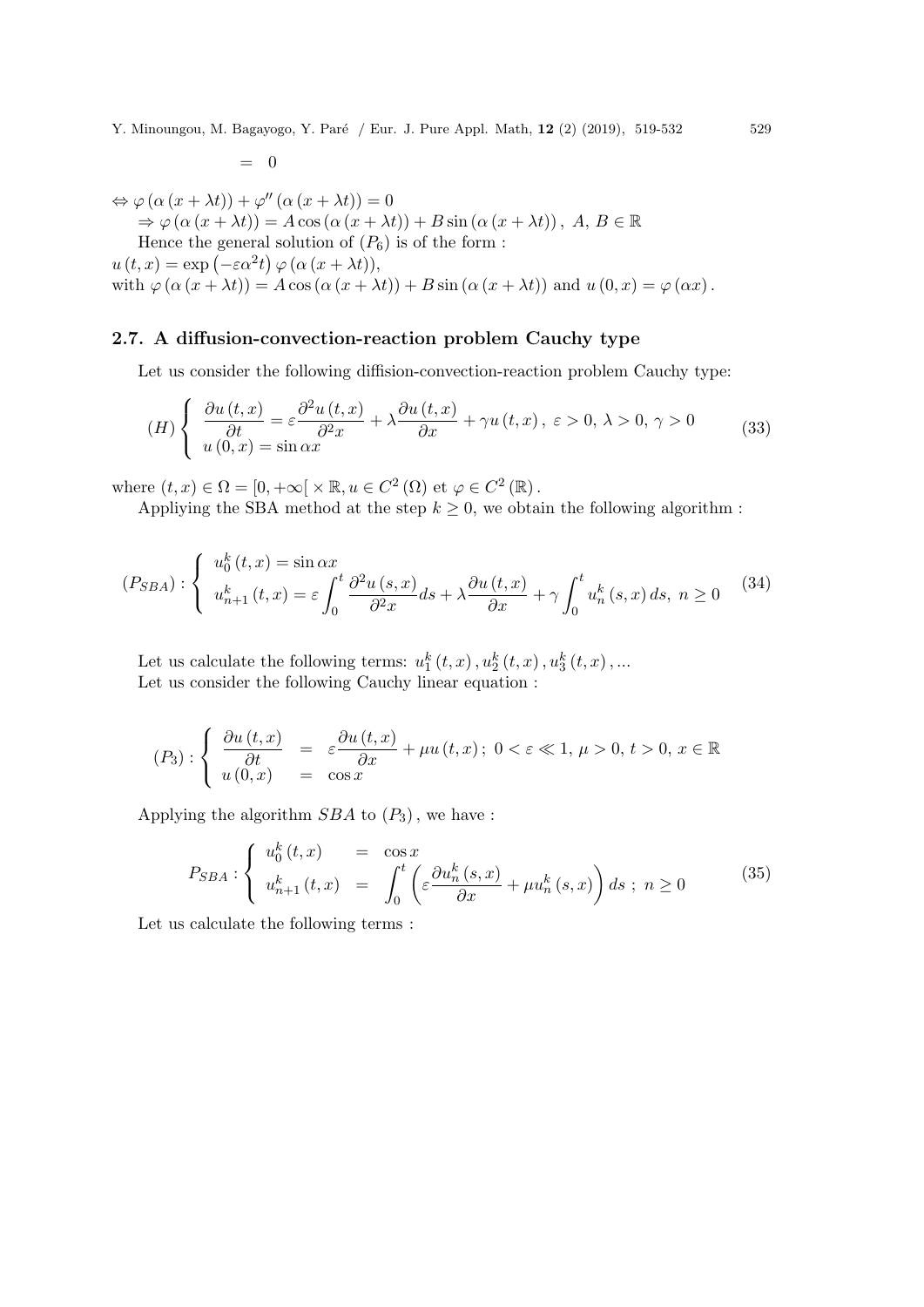Y. Minoungou, M. Bagayogo, Y. Paré / Eur. J. Pure Appl. Math, 12 (2) (2019), 519-532 530  $u_{0}^{k}\left( t,x\right) ,\,u_{1}^{k}\left( t,x\right) ,\,u_{2}^{k}\left( t,x\right) ,\,u_{3}^{k}\left( t,x\right) ,u_{4}^{k}\left( t,x\right) ,u_{5}^{k}\left( t,x\right) ,...$ 

$$
\begin{cases}\nu_0^k(t,x) = \cos x \\
u_1^k(t,x) = t\mu \cos x - t\varepsilon \sin x \\
u_2^k(t,x) = \frac{(t\mu)^2}{2} \cos x - \mu\varepsilon t^2 \sin x - \frac{(t\varepsilon)^2}{2} \cos x \\
u_3^k(t,x) = \frac{(t\mu)^3}{6} \cos x - \frac{1}{2}t^3\mu^2\varepsilon \sin x - \frac{1}{2}t^3\mu\varepsilon^2 \cos x + \frac{(t\varepsilon)^3}{6} \sin x \\
u_4^k(t,x) = \frac{(t\mu)^4}{24} \cos x - \frac{1}{6}t^4\mu^3\varepsilon \sin x - \frac{1}{4}t^4\mu^2\varepsilon^2 \cos x + \frac{1}{6}t^4\mu\varepsilon^3 \sin x + \frac{(t\varepsilon)^4}{24} \cos x \\
u_5^k(t,x) = \frac{(t\mu)^5}{120} \cos x - \frac{1}{24}t^5\mu^4\varepsilon \sin x - \frac{1}{12}t^5\mu^3\varepsilon^2 (\cos x) + \frac{1}{12}t^5\mu^2\varepsilon^3 \sin x + \frac{1}{24}t^5\mu\varepsilon^4 \cos x - \frac{(t\varepsilon)^5}{120} \sin x \\
\ldots\n\end{cases}
$$

Step by step, we then deduct

$$
\begin{cases}\nu^{k}(t,x) \simeq \quad & \left(1 - \frac{(\varepsilon t)^{2}}{2} + \frac{(\varepsilon t)^{4}}{4!} - \dots\right) \left(1 + \mu t + \frac{(\mu t)^{2}}{2!} + \frac{(\mu t)^{3}}{3!} + \dots\right) \cos x - \left(\varepsilon t - \frac{(\varepsilon t)^{3}}{3!} + \frac{(\varepsilon t)^{5}}{5!} - \dots\right) \left(1 + \mu t + \frac{(\mu t)^{2}}{2!} + \frac{(\mu t)^{3}}{3!} + \dots\right) \sin x\n\end{cases}
$$

In a recurcive way, we otain:

$$
u^{k}(t,x) = \lim_{n \to +\infty} \sum_{p=0}^{n} (-1)^{p} \frac{(\varepsilon t)^{2p}}{(2p)!} \sum_{p=0}^{n} \frac{(\mu t)^{p}}{p!} \cos x + \sum_{p=0}^{n} (-1)^{p} \frac{(\varepsilon t)^{2p+1}}{(2p+1)!} \sum_{p=0}^{n} \frac{(\mu t)^{p}}{p!} \sin x
$$

then,we get :

$$
u^{k}(t,x) = \exp(\mu t)\cos(\varepsilon t + x)
$$

And the exact solution of  $(P_3)$  is

$$
u(t,x) = \lim_{k \to +\infty} u^k(t,x) = \exp(\mu t) \cos(\varepsilon t + x)
$$

Proposition 7. The exact solution of the following diffision-convection problem Cauchy type

$$
(P_7)\left\{\begin{array}{l}\frac{\partial u(t,x)}{\partial t} = \varepsilon \frac{\partial^2 u(t,x)}{\partial x^2} + \lambda \frac{\partial u(t,x)}{\partial x} + \gamma u(t,x), \ \varepsilon > 0, \ \lambda > 0, \ \gamma > 0\\ u(0,x) = \varphi(\alpha x)\end{array}\right. \tag{36}
$$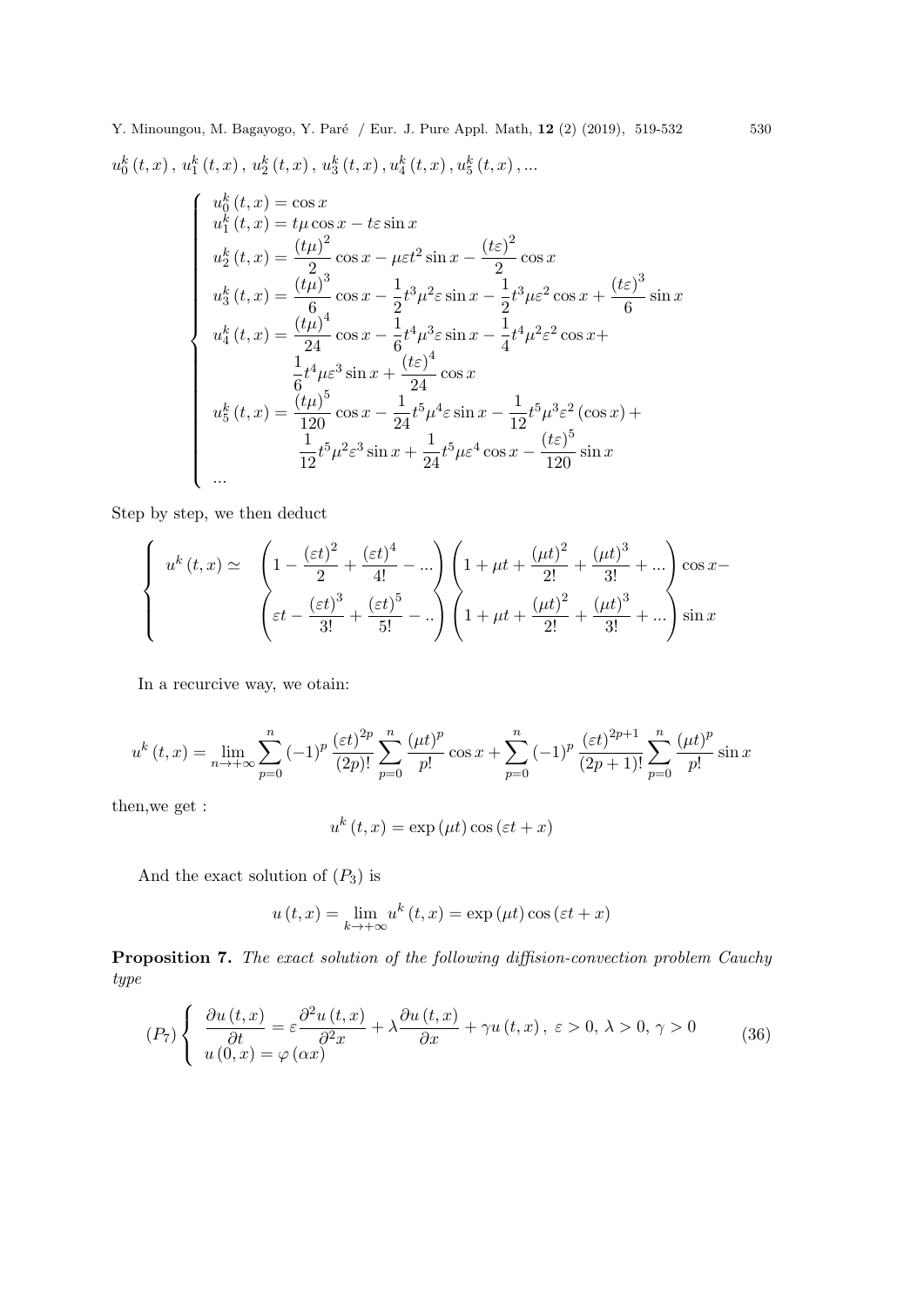REFERENCES 531

is

$$
u(t,x) = \exp((\gamma - \varepsilon \alpha^2) t) \varphi(\alpha (x + \lambda t))
$$
\n(37)

where  $(t, x) \in \Omega = [0, +\infty[ \times \mathbb{R}, u \in C^2(\Omega), \varphi \in C^2(\mathbb{R})]$  and  $\varphi$  verifie the relation:

$$
\varphi(x) = A\cos x + B\sin x, \ A, B \in \mathbb{R}
$$
\n(38)

*Proof.* Let us consider 
$$
u(t, x) = \exp((\gamma - \varepsilon \alpha^2) t) \varphi(\alpha (x + \lambda t))
$$
  
\nWe get :  
\n
$$
\frac{\partial \exp((\gamma - \varepsilon \alpha^2) t) \varphi(\alpha (x + \lambda t))}{\partial t} - \varepsilon \frac{\partial^2 \exp((\gamma - \varepsilon \alpha^2) t) \varphi(\alpha (x + \lambda t))}{\partial^2 x} - \lambda \frac{\partial \exp((\gamma - \varepsilon \alpha^2) t) \varphi(\alpha (x + \lambda t))}{\partial x} - \gamma \exp((\gamma - \varepsilon \alpha^2) t) \varphi(\alpha (x + \lambda t))}
$$
\n
$$
= \exp((\gamma - \varepsilon \alpha^2) t) [(\gamma - \varepsilon \alpha^2) \varphi(\alpha (x + \lambda t)) + \alpha \lambda \varphi'(\alpha (x + \lambda t))] + \exp((\gamma - \varepsilon \alpha^2) t) [\varepsilon \alpha^2 \varphi''(\alpha (x + \lambda t)) - \lambda \alpha \varphi'(\alpha (x + \lambda t)) - \gamma \varphi(\alpha (x + \lambda t)))]
$$
\n
$$
= 0
$$
\n
$$
\Rightarrow \varepsilon \alpha^2 (\varphi''(\alpha (x + \lambda t)) + \varphi(\alpha (x + \lambda t))) * 0
$$
\n
$$
\Rightarrow \varphi''(\alpha (x + \lambda t)) + \varphi(\alpha (x + \lambda t)) = 0
$$
\nor  $\varphi''(x) + \varphi(x) = 0$   
\nor  $\varphi''(x) + \varphi(x) = 0$   
\n
$$
\Rightarrow \varphi(x) = A \cos x + B \sin x; A, B \in \mathbb{R}
$$
  
\nAnd  $u(0, x) = \varphi(\alpha x)$ .

# 3. Conclusion

The SBA numerical method permitted us to resolve a few linear partial differential equations modelling diffusion, convection, reaction problems Cauchy type. The SBA method pemitted us to resolve the problems proposed in this paper. It is then a very powerful numerical tool of analysis for the resolution of these Kinds of problems.

# References

- [1] K. Abbaoui and Yves Cherruault. The decomposition method applied to the cauchy problem. Kybernetes, 28(1):68–74, 1999.
- [2] Bonazebi.J.Yendoula Pare Youssouf Bissanga.G Bassono.F and Some. B. Application of the adomian decomposition method (adm) and the some blaise abbo(sba) method to solving the diffusion-reaction equations. Advances in Theoritical and Applied Mathematics, 9(2):97–104, 2014.
- [3] Bakari Abbo N. Ngarasta B.Mampassi B.Some and Longin Some. A new approach of the adomian algoritm for solving nonlinear ordinary or partial differential equations. Far East.J. Math., 23(3):299–312, 2006.
- [4] Pare Youssouf Yaro Rasmane Elys´ee Gouba and Some Blaise. Solving a system of nonlinear equations second kind of volterra by the sba method. Far East.J.Appl.Math, 71(1):43–84, 2012.